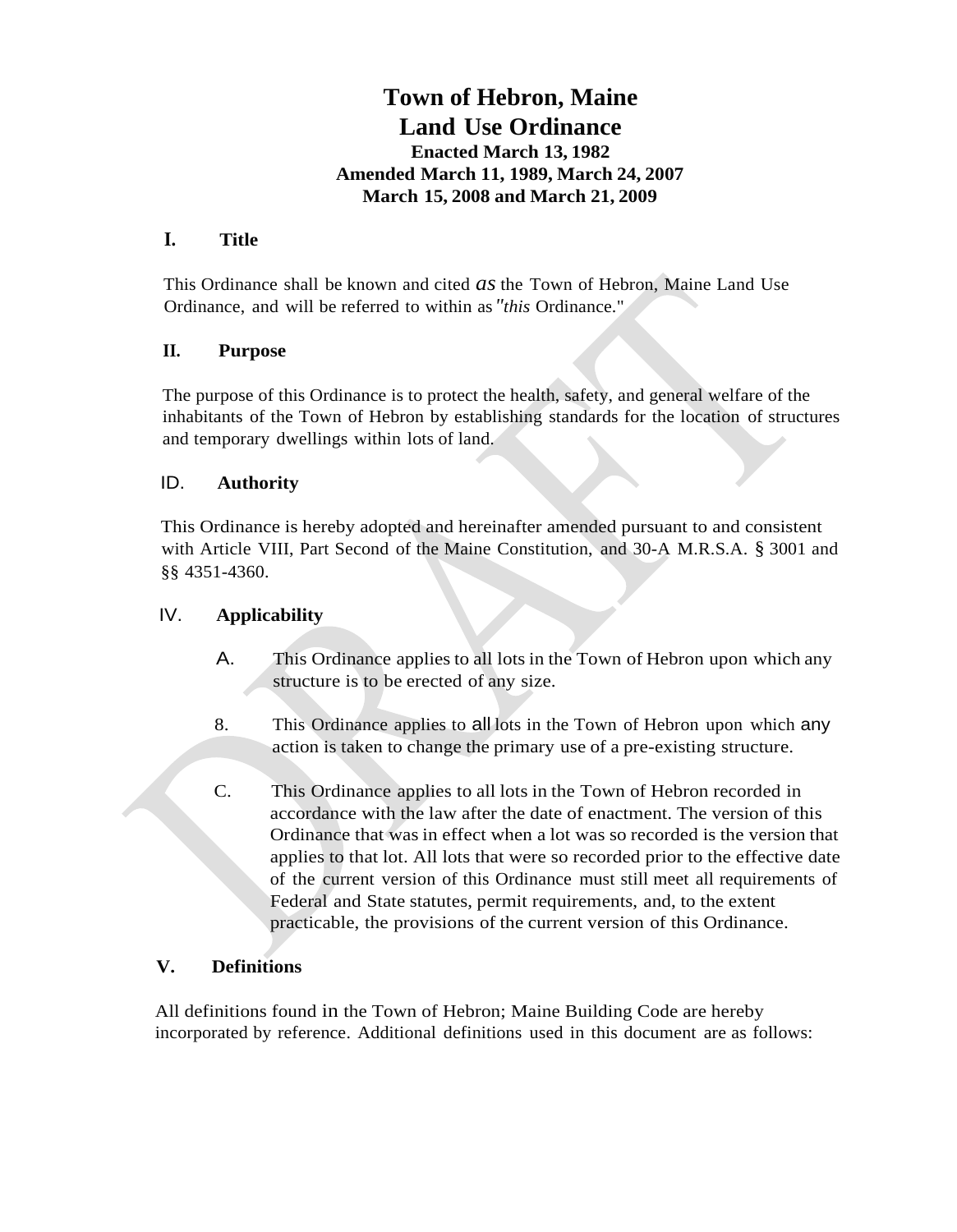- A. **Buildable Area:** The portion of a lot that is not designated as nonbuildable by any ordinance, statute or regulation of the Town of Hebron or the State of Maine.
- B. **Primary Use:** The use that takes up the largest amount of the square footage of a structure. Possible uses include, but are not limited to, care and feeding of animals, dwelling units for rent, food service, long-term storage, owner-occupied dwelling, or small business office.
- C. **Temporary Dwelling:** Anything used for human habitation that is not a structure, including, but not limited to, camper trailers, tents, tent trailers, conversion vans and recreational vehicles.

## D. **Accessory Dwelling Unit:**

- (i) A second dwelling unit contained within a single family detached dwelling or an accessory building on the same lot as a single family detached dwelling for use as a complete, independent living quarters, with provision for living, sleeping, bathing, and cooking.
- (ii) The accessory dwelling unit shall not be greater than 850 square feet or 50% of the total square footage of the primary dwelling, whichever is more restrictive.
- (iii)The accessory apartment shall be secondary, incidental, and subordinate to the single family residential or commercial use.

## **VI. Lot Requirements**

No structure may be constructed upon or moved onto a lot that does not meet the following minimum requirements:

- A. Minimum Lot Size
	- I. The minimum lot area is one hundred and twenty thousand (120,000) square feet.
	- 2. The minimum lot area increases by forty thousand (40,000) square feet per additional dwelling unit above one. For example, a dwelling containing two dwelling units would require a minimum lot area of 160,000 square feet, where a townhouse with four dwelling units would require a minimum lot area of 240,000 square feet.
	- 3. The minimum lot area requirements apply regardless of whether or not the additional dwelling units are contained in the same structure.

## B. Minimum Water Frontage

For lots located in a shoreland zoning area as defined in 38 M.R.S.A. §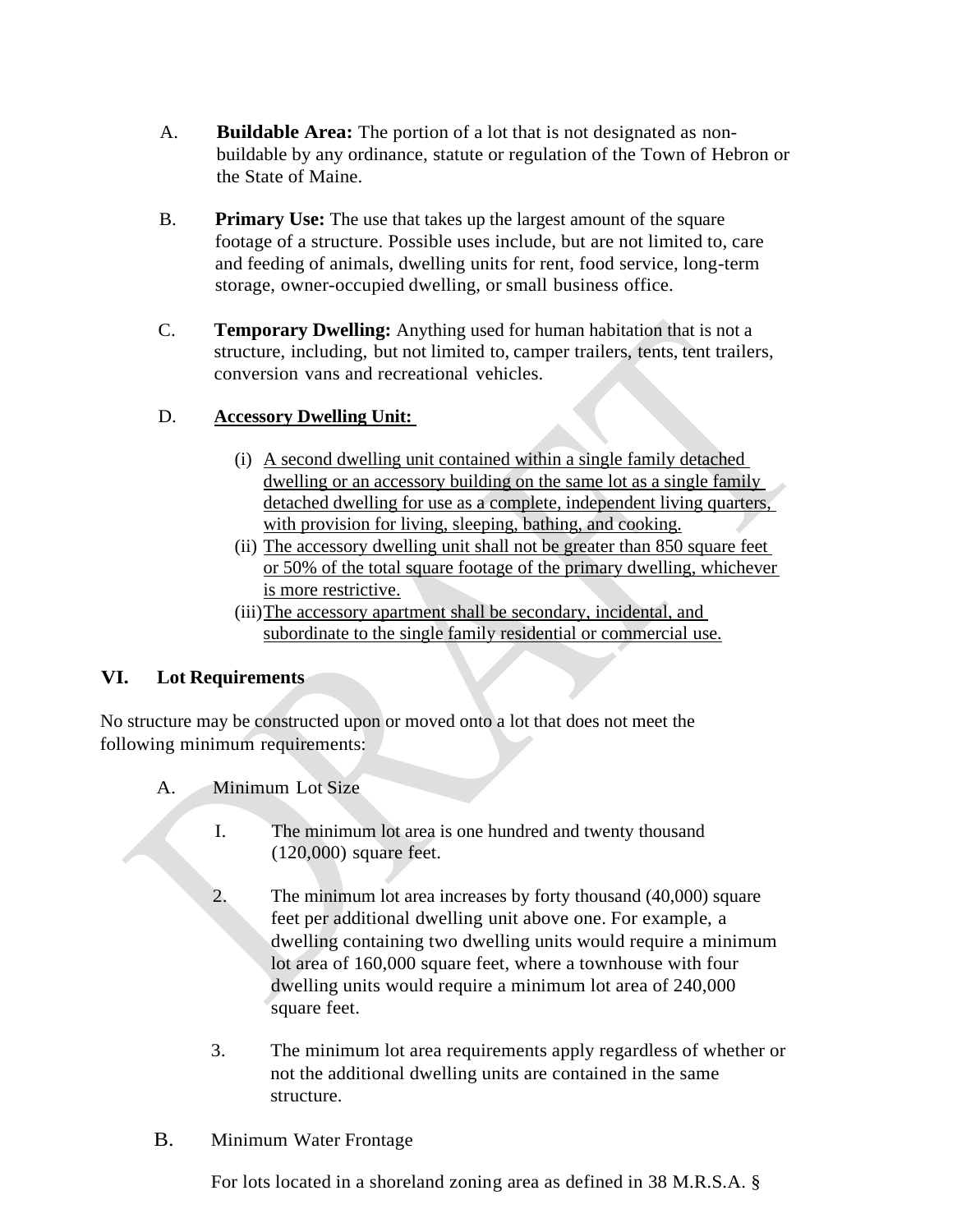435, the lots must meet the requirements found in the Town of Hebron, Maine Shoreland Zoning Ordinance.

C. Access

The lot must have access to a town-approved road, either directly or via a public easement, a private road or a deeded right-of-way.

#### **VII. Location of Structures**

A. Buildable Area for Dwellings and Townhouses

A dwelling or townhouse must be located within a buildable area of the lot that measures at least two hundred (200) feet in depth and two hundred (200) feet in width.

- B. Setbacks
	- 1. No structure may be located within twenty (20) feet of any lot line.
	- 2. No structure may be located within thirty-five (35) feet of a lot line that borders a town road, public easement, private road or deeded right-of-way.
	- 3. A townhouse may not be located within fifty (50) feet of any lot line.
- C. Unoccupied Manufactured Homes
	- 1. A manufactured home may be stored unoccupied for up to twelve months on any lot in the Town of Hebron, provided the storage location conforms with the setback requirements in subsection B of this Section. A permit from the code enforcement officer is required.
	- 2. If an unoccupied manufactured home is stored on the lot upon which the home will be installed, the term of storage under subsection 1 of this subsection changes from twelve months to the period of time between the issuance of the building permit and the occupancy permit for that manufactured home.

#### **VIII. Temporary Dwellings**

- A. Occupied Temporary Dwellings
	- I. A temporary dwelling placed on a Jot may be occupied for up to six months, provided that such placement satisfies the sanitary provisions of the State Plumbing Code adopted pursuant to 32 M.R.S.A. § 3403-B. A permit from the code enforcement officer is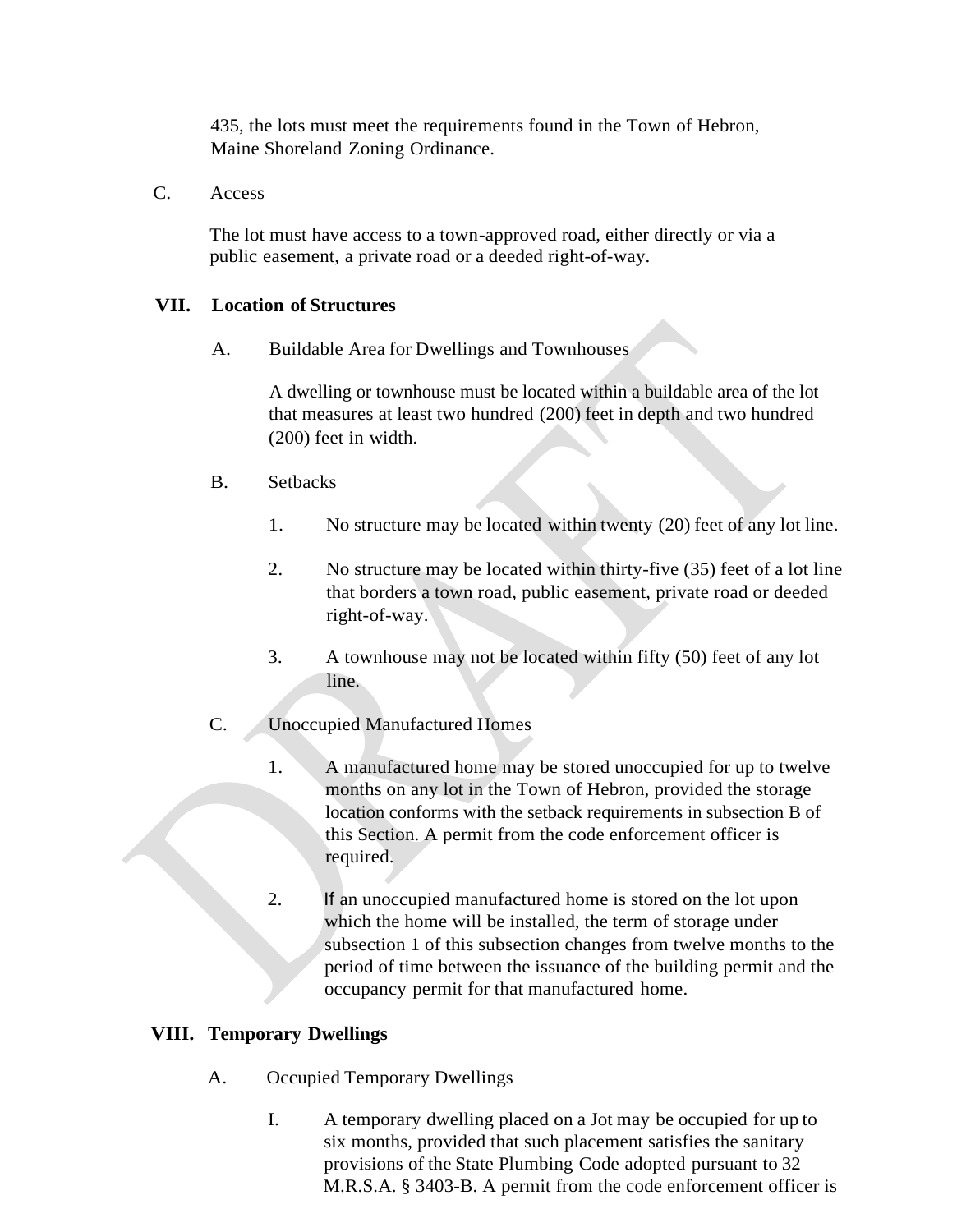required.

- 2. If a temporary dwelling is occupied during the construction of a dwelling unit by the future occupant of that dwelling unit, the term of occupation under subsection I of this subsection changes from six months to the period of time between the issuance of the building permit and the occupancy permit for that dwelling unit.
- B. Unoccupied Temporary Dwellings
	- I. A temporary dwelling may be stored unoccupied for up to six months on any lot in the Town of Hebron, provided the storage location conforms with subsection B of Section VII of this Ordinance. A permit from the code enforcement officer is required.
		- 3. If a temporary dwelling is stored unoccupied on a lot that containsan occupied dwelling or townhouse, there is no time limit for its storage and no permit is required. The storage location must still conform with subsection B of Section VII of this Ordinance.

## **IX. Exceptions**

- A. The following buildings are excepted from the requirements of subsection A of Section VI, and subsection B of Section VII:
	- I. Buildings under I00 square feet that have a special, non-residential purpose. Such buildings include, but are not limited to, gate houses, school bus stop shelters, well houses, maple sugar shacks and pump houses.
	- 2. Shelters under 100 square feet that are open to the weather and are intended for use by livestock or other animals.
- B. The following buildings are excepted from the requirements of Sections VI and VII:
	- 1. Replacement buildings, if the original building was destroyed by natural catastrophe or unintended destruction by fire, so long as the replacement building does not exceed the interior square footage or the footprint of the original building.
- C. The following temporary dwellings are excepted from the requirements of Section VIII:
	- 1. All temporary dwellings located on a park or campground licensed by the State of Maine.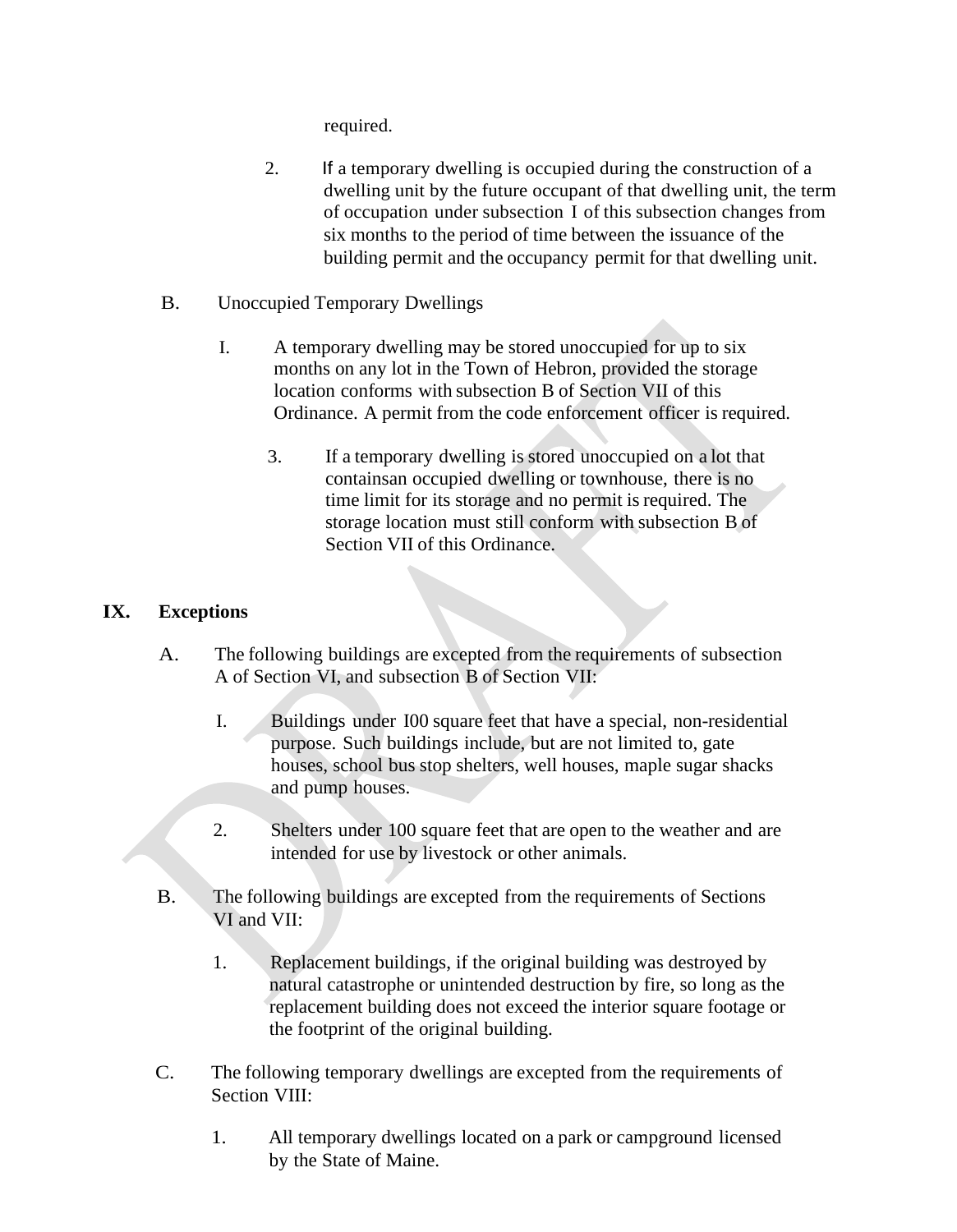- 2. All temporary dwellings located on property owned by a commercial recreational vehicle dealer.
- D. The following buildings are excepted from the requirements of subsection A of Section VI.
	- 1. One Accessory Dwelling Unit.

## **X. Application and Enforcement**

- A. Application of this Ordinance
	- I. Code Enforcement Officer

It is the duty of the Code Enforcement Officer to apply the provisions of this Ordinance when granting building permits.

2. Planning Board

It is the duty of the Planning Board to apply the provisions of this Ordinance when approving subdivision applications.

- B. Enforcement of this Ordinance
	- I. The Code Enforcement Officer shall enforce the provisions of this Ordinance, with the specific powers described in 30-A M.R.S.A. *§* 4452(1).
	- 2. Any person who violates a provision of this code shall be subject to a fine of not less than \$100 per day. In calculating the fine, the first day is the day the Code Enforcement Officer issues the violation notice, and the last day is the day the Code Enforcement Officer issues a withdrawal of the violation notice. The fine accrues to the maximum amount allowed under 30-A M.R.S.A. *§* 4452(3).
	- 3. Failure to correct the violation and pay any fine assessed may result in the Code Enforcement Officer bringing an action on behalf of the Town of Hebron in the Maine District Court.

## **XI. Appeals**

A. Venue

Appeals of decisions of the Code Enforcement Officer or of the Planning Board based on this Ordinance are to be made to the Board of Appeals of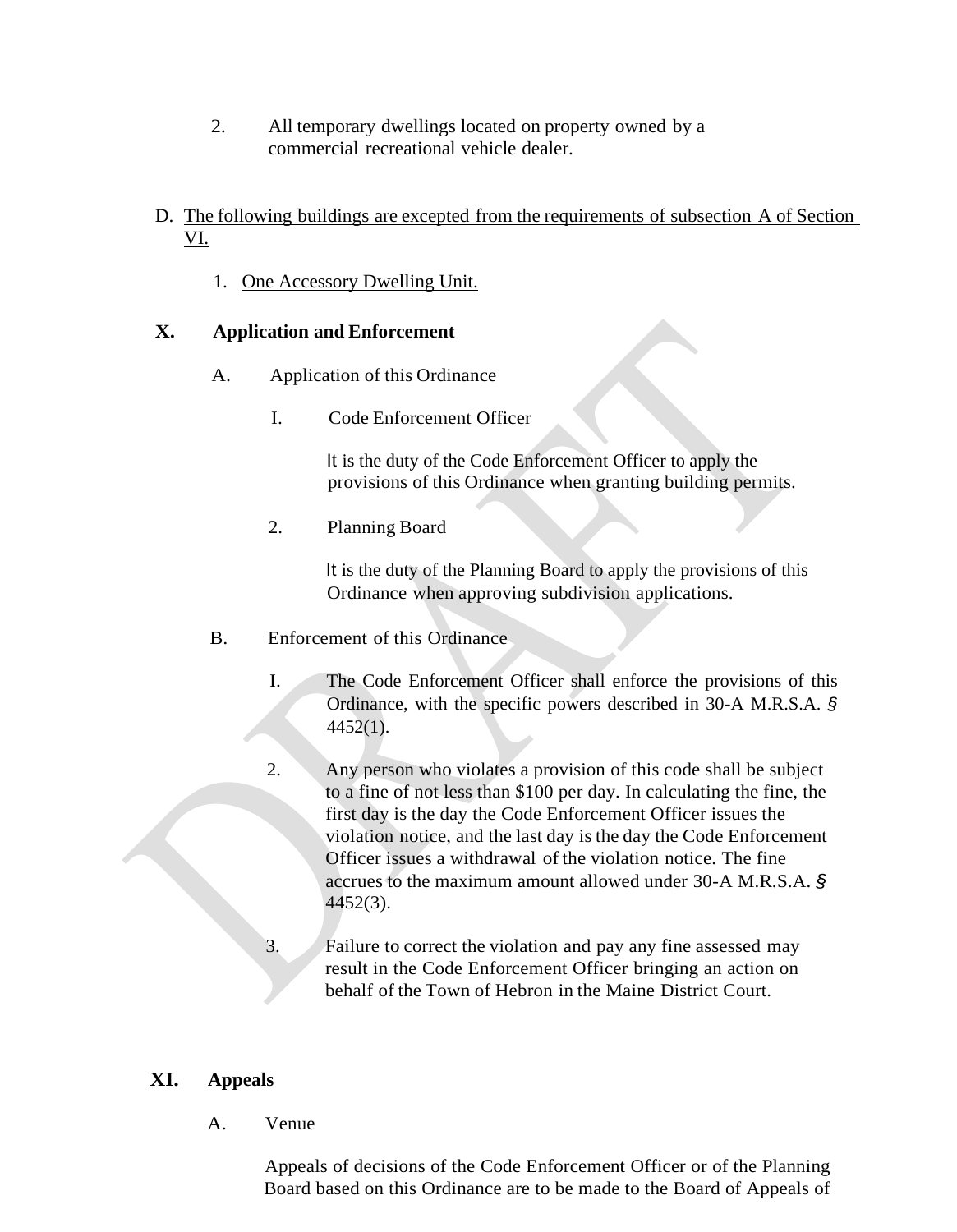the Town of Hebron.

B. Standing

Any person who will suffer a direct and personal injury as a result of a decision based on this Ordinance may appeal that decision. If the person appealing the decision is not the owner of the lot in question, the appeal must include information as to how the decision will adversely affect his or her use or enjoyment of his or her property, or other information regarding a personal interest that will be directly affected by the decision, above and beyond any interest held by the general public.

C. Time Limit

Any appeal of a decision based on this Ordinance must be made within sixty (60) days of the decision.

- D. Grounds
	- 1. Incorrect Interpretation of this Ordinance

The appeal must specify which section of this Ordinance resulted in the decision, and how it was incorrectly interpreted. For example, an appeal might state that a building permit was denied because the proposed building did not conform to the lot size requirement, and that the building should have fallen under one of the exceptions to that requirement.

2. Variance Requested

The appeal must specify which section of this Ordinance resulted in the decision, and why a variance from that section should be granted. The standards for granting variances are found in 30-A M.R.S.A. § 4353.

E. Procedure

The procedure followed by the Board of Appeals of the Town of Hebron is defined in 30-A M.R.S.A. § 2691(3). That subsection includes specifics on how to request reconsideration of a Board of Appeals decision, and how to undertake an appeal of a Board of Appeals decision.

F. Tolling of Fines

If the Code Enforcement Officer has issued a violation notice under this Ordinance, the daily fine is tolled while the appeal is pending. If the Board of Appeals denies the appeal, the fines recommence as of the date of the decision. If the Board of Appeals determines that the appeal was filed with